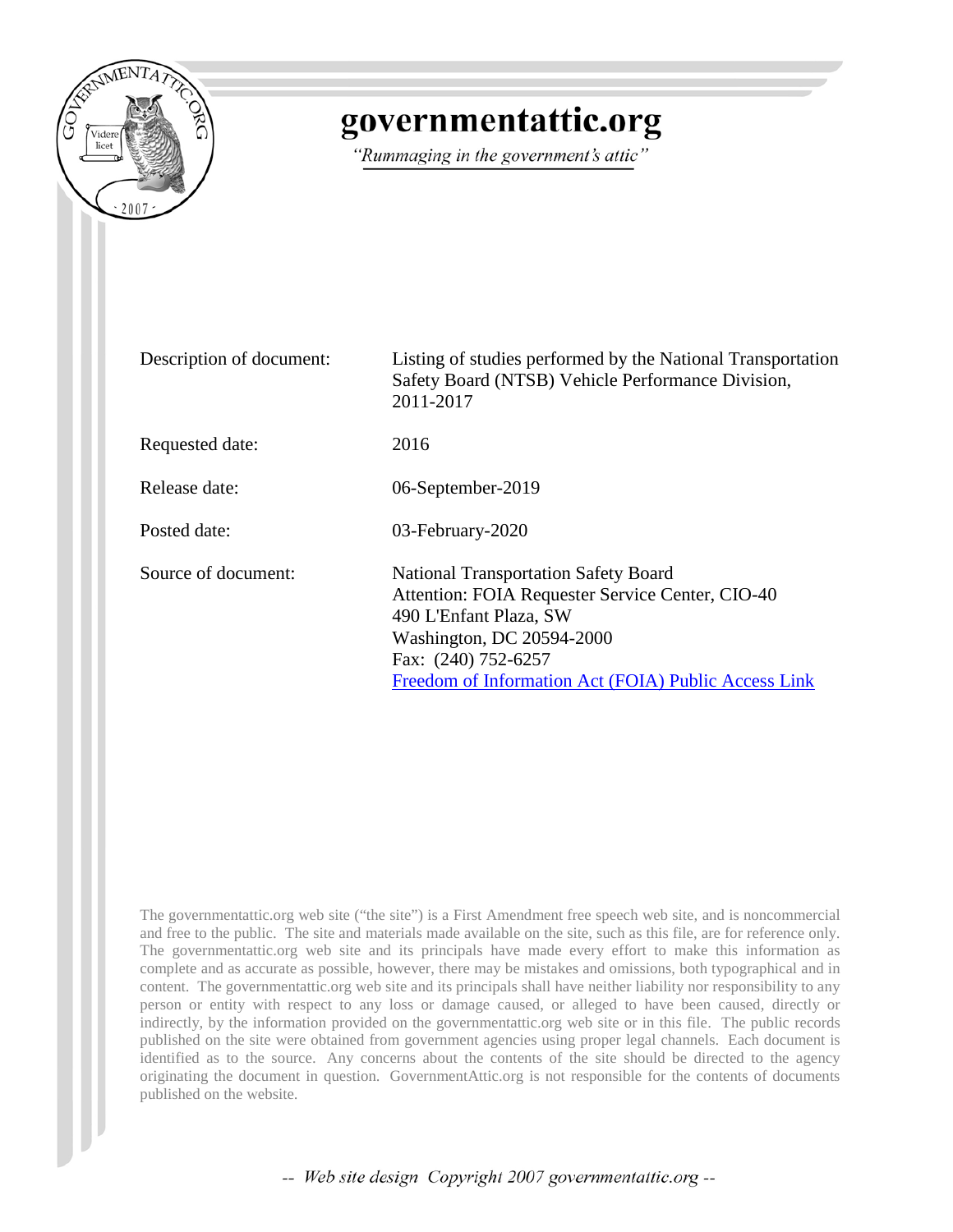

## **National Transportation Safety Board Washington, D.C. 20594**

September 6, 2019

## Re: National Transportation Safety Board (NTSB) Freedom of Information Act (FOIA) No. FOIA-2016-00196

This letter responds to your FOIA request seeking a copy of the listing of the studies performed by the NTSB Vehicle Performance Division.

Enclosed is the information you requested.

 $\tau = \frac{1}{2}$ 

The NTSB has concluded processing your FOIA. No fees are being charged for processing the request. You may contact Ms. Joy Gordon, the analyst who processed your request, as well as our FOIA Public Liaison at 202-314-6540 for any further assistance and to discuss any aspect of your request. Additionally, you may contact the Office of Government Information Services (OGIS) at the National Archives and Records Administration (NARA) to inquire about the FOIA mediation services they offer. The contact information for OGIS is as follows: OGIS, NARA, 8601 Adelphi Road-OGIS, College Park, Maryland 20740-6001, e-mail at ogis@nara.gov: telephone at 202-741-5770; toll free at 1-877-684-6448; orfacsimile at202-741-5769.

If you are not satisfied with the response to this request, you may administratively appeal by writing to the NTSB, Attn: Ms. Sharon Bryson, Managing Director, 490 L'Enfant Plaza, SW, Washington, D.C. 20594. Your appeal must be postmarked or electronically transmitted within 90 days of the date of the response to your request.

Sincerely,

Wella 1. Moye

Melba D. Moye FOIA Officer

Enclosure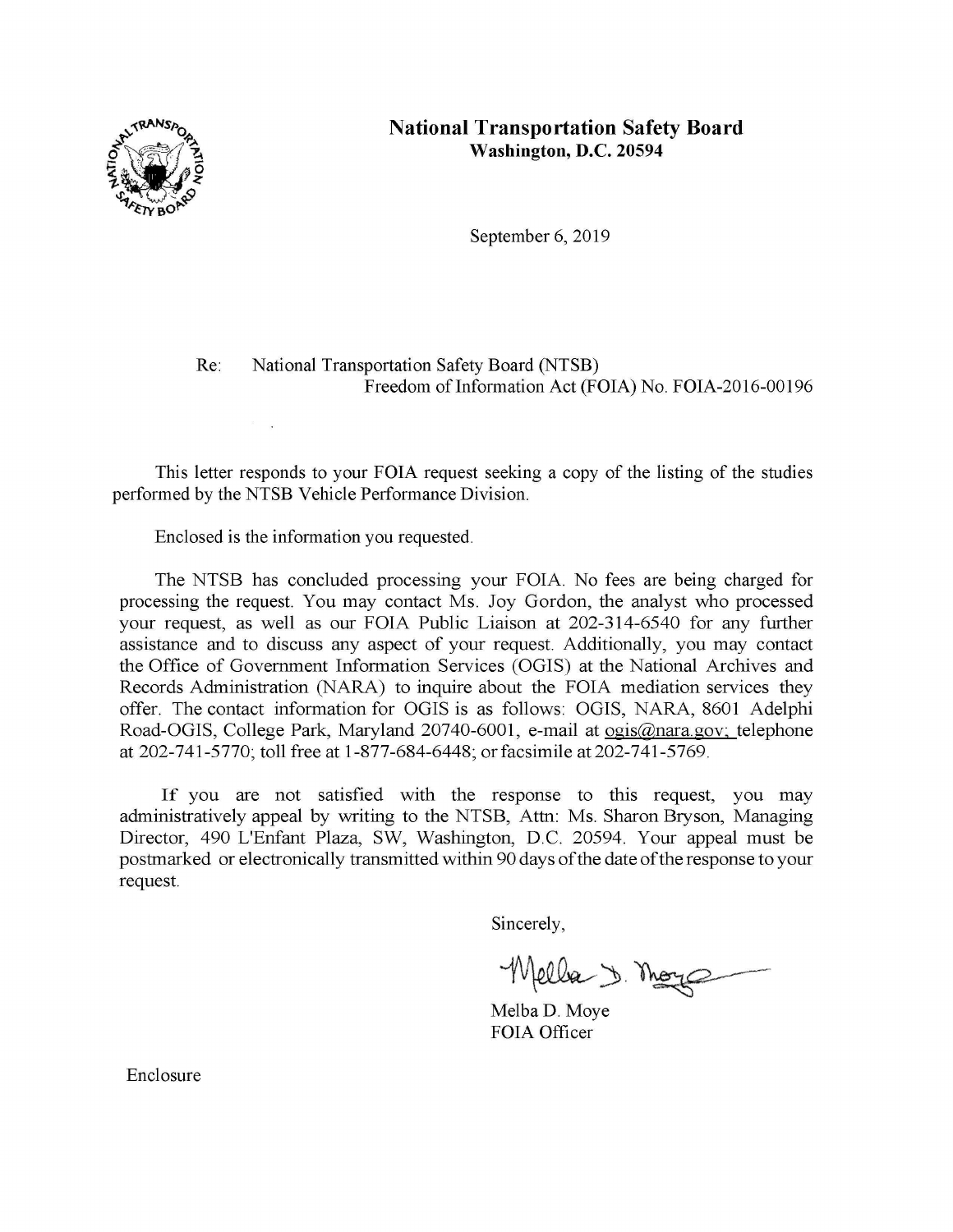| NTSB_number | Location              | <b>Vehicle</b>                | Accident_Date | <b>Product</b>                       | <b>Docket Location</b>                                                                 |
|-------------|-----------------------|-------------------------------|---------------|--------------------------------------|----------------------------------------------------------------------------------------|
| ERA11FA219  | Greensboro, NC        | Hawker Beechcraft BE-58       | 3/30/2011     | Aircraft Performance Study           | https://dms.ntsb.gov/pubdms/search/document.cfm?docID=385851&docketID=51253&mkey=78719 |
| WPR11FA316  | Watsonville, CA       | Mooney M20F                   | 7/7/2011      | Aircraft Performance Study           | https://dms.ntsb.gov/pubdms/search/document.cfm?docID=398821&docketID=52715&mkey=81041 |
| ERA12FA056  | Key West, FL          | Gulfstream G150               | 10/31/2011    | Aircraft Performance Study           | https://dms.ntsb.gov/pubdms/search/document.cfm?docID=395144&docketID=51929&mkey=82210 |
| WPR12FA089  | Boise, ID             | Lancair IVP-TP                | 2/3/2012      | Aircraft Performance Study           | https://dms.ntsb.gov/pubdms/search/document.cfm?docID=405026&docketID=52611&mkey=82809 |
| HWY12MH007  | Chesterfield, NJ      | Schoolbus/dumptruck           | 2/16/2012     | Laser Scanning Report                | https://dms.ntsb.gov/pubdms/search/document.cfm?docID=384348&docketID=52501&mkey=82911 |
| HWY12MH007  | Chesterfield, NJ      | Schoolbus/dumptruck           | 2/16/2012     | <b>Biomechanics Simulation Study</b> | https://dms.ntsb.gov/pubdms/search/document.cfm?docID=390332&docketID=52501&mkey=82911 |
| HWY12MH007  | Chesterfield, NJ      | Schoolbus/dumptruck           | 2/16/2012     | Vehicle Dynamics Study               | https://dms.ntsb.gov/pubdms/search/document.cfm?docID=392725&docketID=52501&mkey=82911 |
| DCA12FA051  | San Juan, Puerto Rico | Convair 440                   | 3/15/2012     | Aircraft Performance Study           | https://dms.ntsb.gov/pubdms/search/document.cfm?docID=388682&docketID=53612&mkey=83140 |
| HWY12FH008  | Port Saint Lucie, FL  | Schoolbus/combination vehicle | 3/26/2012     | Laser Scanning Report                | https://dms.ntsb.gov/pubdms/search/document.cfm?docID=384349&docketID=53164&mkey=83234 |
| HWY12FH008  | Port Saint Lucie, FL  | Schoolbus/combination vehicle | 3/26/2012     | <b>Biomechanics Simulation Study</b> | https://dms.ntsb.gov/pubdms/search/document.cfm?docID=396872&docketID=53164&mkey=83234 |
| HWY12FH008  | Port Saint Lucie, FL  | Schoolbus/combination vehicle | 3/26/2012     | Video Occupant Kinematics Study      | https://dms.ntsb.gov/pubdms/search/document.cfm?docID=427600&docketID=53164&mkey=83234 |
| HWY12FH008  | Port Saint Lucie, FL  | Schoolbus/combination vehicle | 3/26/2012     | Video Study                          | https://dms.ntsb.gov/pubdms/search/document.cfm?docID=395893&docketID=53164&mkey=83234 |
| HWY12FH008  | Port Saint Lucie, FL  | Schoolbus/combination vehicle | 3/26/2012     | <b>Video Documentation Report</b>    | https://dms.ntsb.gov/pubdms/search/document.cfm?docID=394402&docketID=53164&mkey=83234 |
| WPR12FA180  | Sisters, OR           | League Lancair                | 4/23/2012     | Aircraft Performance Study           | https://dms.ntsb.gov/pubdms/search/document.cfm?docID=403050&docketID=55586&mkey=83435 |
| ERA12FA385  | Lake Wales, FL        | Pilatus PC-12/47              | 6/7/2012      | Aircraft Performance Study           | https://dms.ntsb.gov/pubdms/search/document.cfm?docID=412357&docketID=52951&mkey=83886 |
| CEN12FA487  | Adrian, MI            | Mooney M20TN                  | 7/27/2012     | Aircraft Performance Study           | https://dms.ntsb.gov/pubdms/search/document.cfm?docID=388122&docketID=53659&mkey=84476 |
| DCA12IA141  | Soldotna, AK          | Bombardier DHC-8-100          | 9/5/2012      | Aircraft Performance Study           | https://dms.ntsb.gov/pubdms/search/document.cfm?docID=400156&docketID=54071&mkey=84946 |
| ERA12FA563  | West Windsor, NJ      | Eurocopter AS-355             | 9/15/2012     | Aircraft Performance Study           | https://dms.ntsb.gov/pubdms/search/document.cfm?docID=388514&docketID=54342&mkey=85046 |
| ERA12FA567  | Macon, GA             | Hawker Beech 400              | 9/18/2012     | Aircraft Performance Study           | https://dms.ntsb.gov/pubdms/search/document.cfm?docID=388290&docketID=53627&mkey=85070 |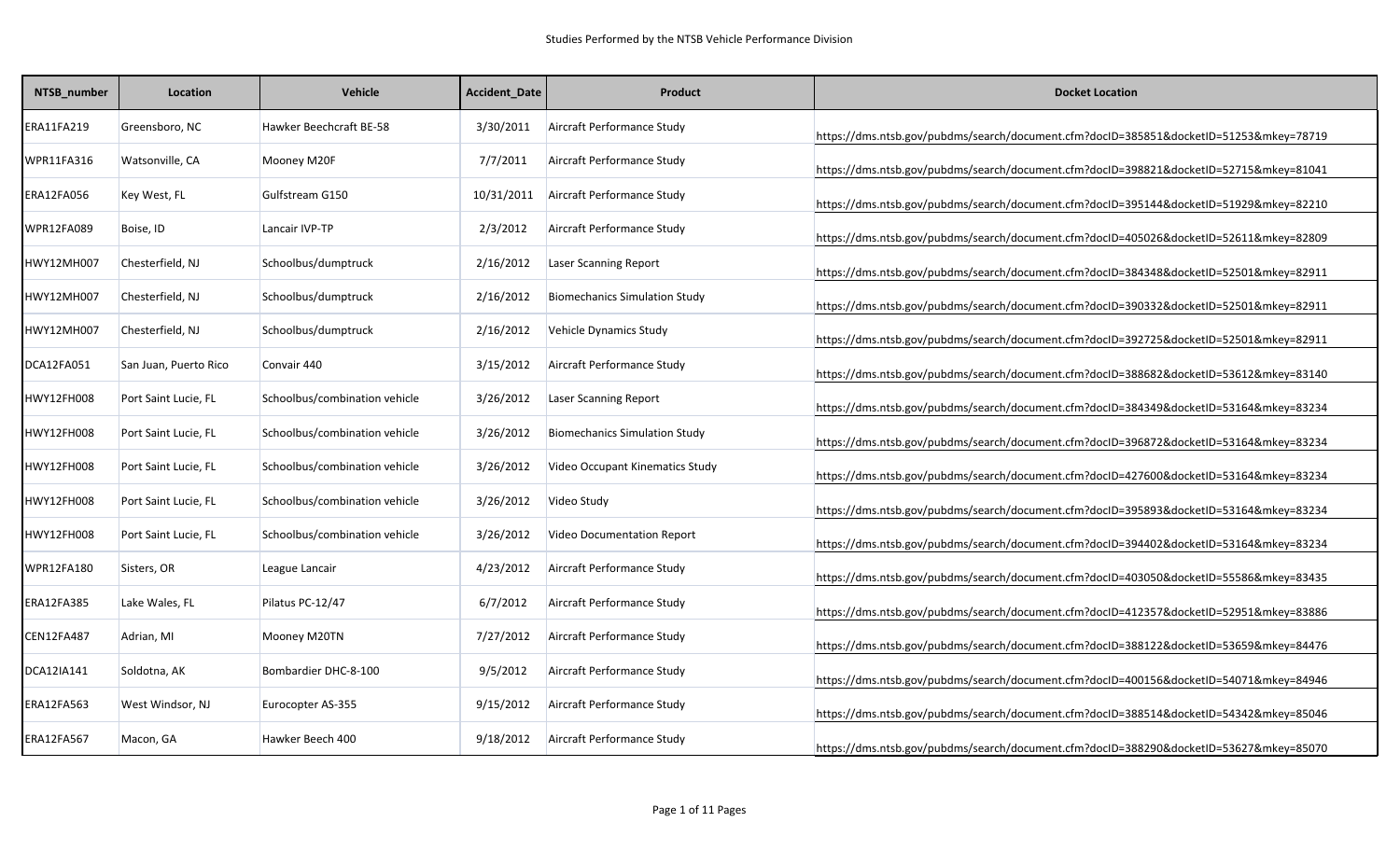| NTSB_number | Location          | Vehicle                    | <b>Accident_Date</b> | <b>Product</b>                           | <b>Docket Location</b>                                                                 |
|-------------|-------------------|----------------------------|----------------------|------------------------------------------|----------------------------------------------------------------------------------------|
| WPR13FA037  | Shaver Lake, CA   | Cessna 421C                | 11/10/2012           | Aircraft Performance Study               | https://dms.ntsb.gov/pubdms/search/document.cfm?docID=388512&docketID=54435&mkey=85553 |
| WPR13FA072  | Payson, AZ        | Piper PA-31                | 12/18/2012           | Aircraft Performance Study               | https://dms.ntsb.gov/pubdms/search/document.cfm?docID=426467&docketID=55005&mkey=85847 |
| CEN13TA113  | Oklahoma City, OK | Cessna 550                 | 12/21/2012           | Aircraft Performance Study               | https://dms.ntsb.gov/pubdms/search/document.cfm?docID=398571&docketID=54192&mkey=85888 |
| DCA13IA037  | Boston, MA        | Boeing 787                 | 1/7/2013             | <b>Battery Examination Report</b>        | https://dms.ntsb.gov/pubdms/search/document.cfm?docID=419603&docketID=54251&mkey=85973 |
| CEN13FA135  | Pellston, MI      | Cessna 208                 | 1/15/2013            | Aircraft Performance Study               | https://dms.ntsb.gov/pubdms/search/document.cfm?docID=393384&docketID=54363&mkey=86027 |
| ERA13MA139  | Thomson, GA       | Beech 390                  | 2/20/2013            | Aircraft Performance Study               | https://dms.ntsb.gov/pubdms/search/document.cfm?docID=414517&docketID=54646&mkey=86272 |
| ANC13GA036  | Talkeetna, AK     | Eurocopter AS350-B3        | 3/30/2013            | Aircraft Performance Study               | https://dms.ntsb.gov/pubdms/search/document.cfm?docID=418453&docketID=55245&mkey=86550 |
| CEN13IA285  | Dallas, TX        | Cirrus SR22                | 5/16/2013            | Aircraft Performance Study               | https://dms.ntsb.gov/pubdms/search/document.cfm?docID=415346&docketID=55123&mkey=86940 |
| WPR13FA236  | Auburn, CA        | Cessna 170B                | 5/18/2013            | Performance Study                        | https://dms.ntsb.gov/pubdms/search/document.cfm?docID=411564&docketID=55973&mkey=86938 |
| HWY13MH012  | Mount Vernon, WA  | I-5 Bridge at Skagit River | 5/23/2013            | Video Study                              | https://dms.ntsb.gov/pubdms/search/document.cfm?docID=435646&docketID=55219&mkey=86975 |
| HWY13MH013  | Rosedale, MD      | Freight train/truck        | 5/28/2013            | Laser Scanning Report                    | https://dms.ntsb.gov/pubdms/search/document.cfm?docID=404734&docketID=55325&mkey=87013 |
| DCA13MA120  | San Francisco, CA | Boeing 777-200ER           | 7/6/2013             | Aircraft Performance Study               | https://dms.ntsb.gov/pubdms/search/document.cfm?docID=406028&docketID=55433&mkey=87395 |
| DCA13MA120  | San Francisco, CA | Boeing 777-200ER           | 7/6/2013             | Addendum                                 | https://dms.ntsb.gov/pubdms/search/document.cfm?docID=409688&docketID=55433&mkey=87395 |
| DCA13MA120  | San Francisco, CA | <b>Boeing 777-200ER</b>    | 7/6/2013             | Errata                                   | https://dms.ntsb.gov/pubdms/search/document.cfm?docID=409689&docketID=55433&mkey=87395 |
| DCA13MA120  | San Francisco, CA | <b>Boeing 777-200ER</b>    | 7/6/2013             | Addendum Errata                          | https://dms.ntsb.gov/pubdms/search/document.cfm?docID=413236&docketID=55433&mkey=87395 |
| DCA13MA120  | San Francisco, CA | Boeing 777-200ER           | 7/6/2013             | Crash Site Factual with Attachments 1-10 | https://dms.ntsb.gov/pubdms/search/document.cfm?docID=406030&docketID=55433&mkey=87395 |
| DCA13MA120  | San Francisco, CA | Boeing 777-200ER           | 7/6/2013             | Crash Site Factual Attachment 11         | https://dms.ntsb.gov/pubdms/search/document.cfm?docID=404903&docketID=55433&mkey=87395 |
| DCA13MA120  | San Francisco, CA | <b>Boeing 777-200ER</b>    | 7/6/2013             | Crash Site Factual Attachment 12         | https://dms.ntsb.gov/pubdms/search/document.cfm?docID=404905&docketID=55433&mkey=87395 |
| DCA13MA120  | San Francisco, CA | Boeing 777-200ER           | 7/6/2013             | Crash Site Factual Attachment 13         | https://dms.ntsb.gov/pubdms/search/document.cfm?docID=404906&docketID=55433&mkey=87395 |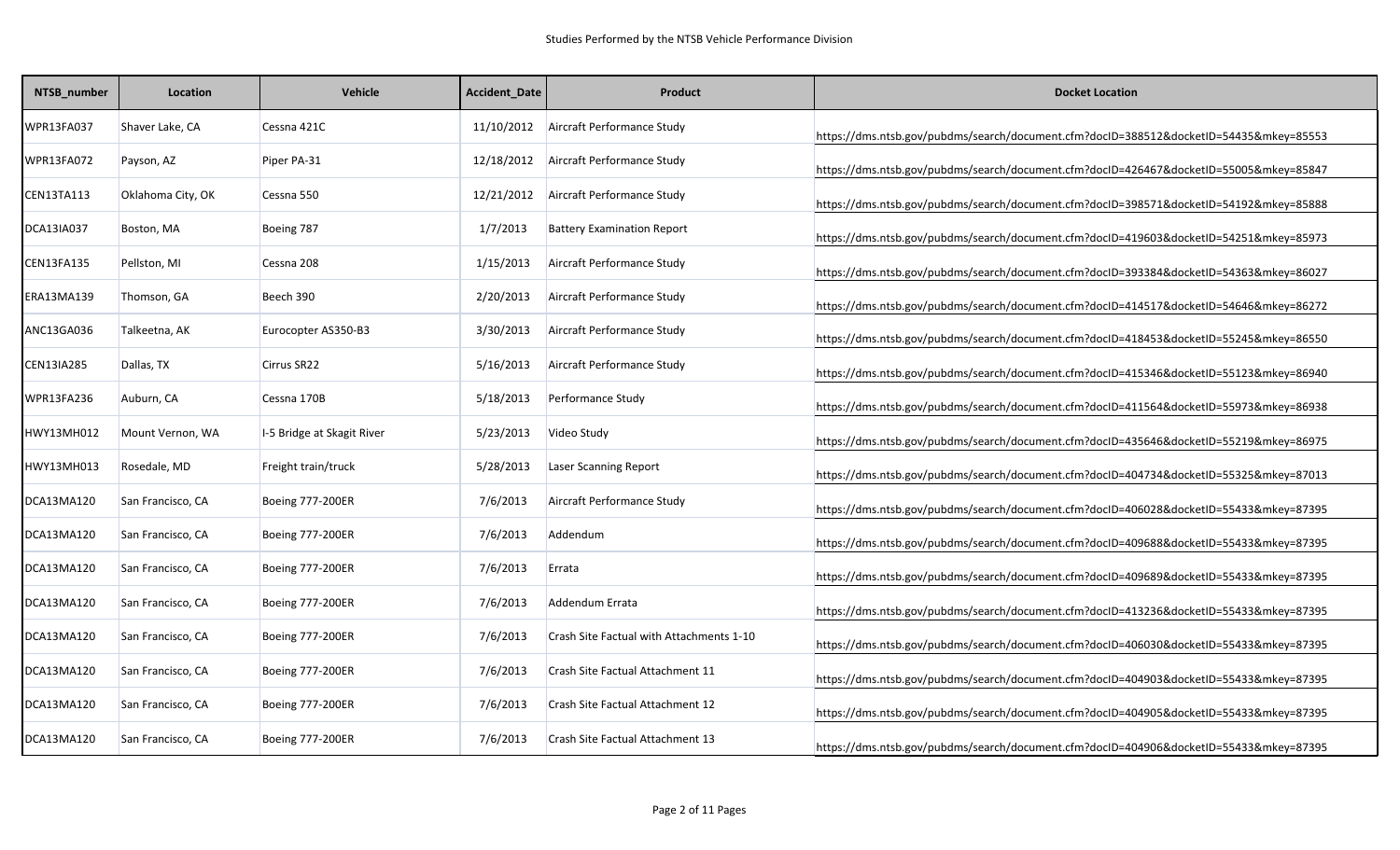| NTSB_number       | Location          | <b>Vehicle</b>              | Accident_Date | Product                              | <b>Docket Location</b>                                                                 |
|-------------------|-------------------|-----------------------------|---------------|--------------------------------------|----------------------------------------------------------------------------------------|
| DCA13MA120        | San Francisco, CA | <b>Boeing 777-200ER</b>     | 7/6/2013      | Crash Site Factual Attachment 14     | https://dms.ntsb.gov/pubdms/search/document.cfm?docID=404908&docketID=55433&mkey=87395 |
| DCA13MA120        | San Francisco, CA | <b>Boeing 777-200ER</b>     | 7/6/2013      | Crash Site Factual Attachment 15     | https://dms.ntsb.gov/pubdms/search/document.cfm?docID=404910&docketID=55433&mkey=87395 |
| DCA13MA120        | San Francisco, CA | <b>Boeing 777-200ER</b>     | 7/6/2013      | Crash Site Factual Attachment 16     | https://dms.ntsb.gov/pubdms/search/document.cfm?docID=404911&docketID=55433&mkey=87395 |
| DCA13MA120        | San Francisco, CA | <b>Boeing 777-200ER</b>     | 7/6/2013      | Crash Site Factual Attachment 17     | https://dms.ntsb.gov/pubdms/search/document.cfm?docID=404943&docketID=55433&mkey=87395 |
| DCA13MA120        | San Francisco, CA | <b>Boeing 777-200ER</b>     | 7/6/2013      | Crash Site Factual Attachment 18     | https://dms.ntsb.gov/pubdms/search/document.cfm?docID=404917&docketID=55433&mkey=87395 |
| DCA13MA120        | San Francisco, CA | <b>Boeing 777-200ER</b>     | 7/6/2013      | Crash Site Factual Attachment 19     | https://dms.ntsb.gov/pubdms/search/document.cfm?docID=404912&docketID=55433&mkey=87395 |
| DCA13MA120        | San Francisco, CA | <b>Boeing 777-200ER</b>     | 7/6/2013      | Crash Site Factual Attachment 20     | https://dms.ntsb.gov/pubdms/search/document.cfm?docID=404914&docketID=55433&mkey=87395 |
| DCA13MA120        | San Francisco, CA | <b>Boeing 777-200ER</b>     | 7/6/2013      | Crash Site Factual Attachment 21     | https://dms.ntsb.gov/pubdms/search/document.cfm?docID=404915&docketID=55433&mkey=87395 |
| DCA13MA121        | Soldotna, AK      | <b>DeHaviland DHC-3</b>     | 7/7/2013      | Video Study                          | https://dms.ntsb.gov/pubdms/search/document.cfm?docID=416634&docketID=56008&mkey=87398 |
| <b>ERA13FA358</b> | New Haven, CT     | Rockwell International 690B | 8/9/2013      | Aircraft Performance Study           | https://dms.ntsb.gov/pubdms/search/document.cfm?docID=417810&docketID=55633&mkey=87718 |
| WPR13FA370        | Paradise, CA      | Champion 7GCAA              | 8/13/2013     | Video Study                          | https://dms.ntsb.gov/pubdms/search/document.cfm?docID=423212&docketID=55449&mkey=87775 |
| DCA13MA133        | Birmingham, AL    | Airbus A300-600             | 8/14/2013     | Aircraft Performance Study           | https://dms.ntsb.gov/pubdms/search/document.cfm?docID=410478&docketID=55307&mkey=87780 |
| WPR13FA417        | Cordes Lakes, AZ  | <b>Bell UH-1V</b>           | 9/21/2013     | Aircraft Performance Study           | https://dms.ntsb.gov/pubdms/search/document.cfm?docID=433243&docketID=57874&mkey=88096 |
| WPR13FA430        | Santa Monica, CA  | Cessna 525A                 | 9/29/2013     | Aircraft Performance Study           | https://dms.ntsb.gov/pubdms/search/document.cfm?docID=438371&docketID=56037&mkey=88155 |
| CEN14LA015        | Galveston, TX     | North American P-51         | 10/23/2013    | Aircraft Performance Study           | https://dms.ntsb.gov/pubdms/search/document.cfm?docID=424414&docketID=55560&mkey=88291 |
| CEN14FA046        | Owasso, OK        | Mitsubishi MU-2B-25         | 11/10/2013    | Aircraft Performance Study           | https://dms.ntsb.gov/pubdms/search/document.cfm?docID=414360&docketID=55869&mkey=88409 |
| CEN14FA064        | Cedaredge, CO     | Cessna T210M                | 11/19/2013    | Aircraft Performance Study           | https://dms.ntsb.gov/pubdms/search/document.cfm?docID=418812&docketID=55831&mkey=88450 |
| CEN13FA101        | Detroit Lakes, ND | Cessna 501                  | 12/7/2013     | Aircraft Performance Study           | https://dms.ntsb.gov/pubdms/search/document.cfm?docID=410742&docketID=56042&mkey=85807 |
| DCA14MR004        | Casselton, ND     | <b>BNSF trains</b>          | 12/30/2013    | <b>Finite Element Modeling Study</b> | https://dms.ntsb.gov/pubdms/search/document.cfm?docID=425518&docketID=55926&mkey=88606 |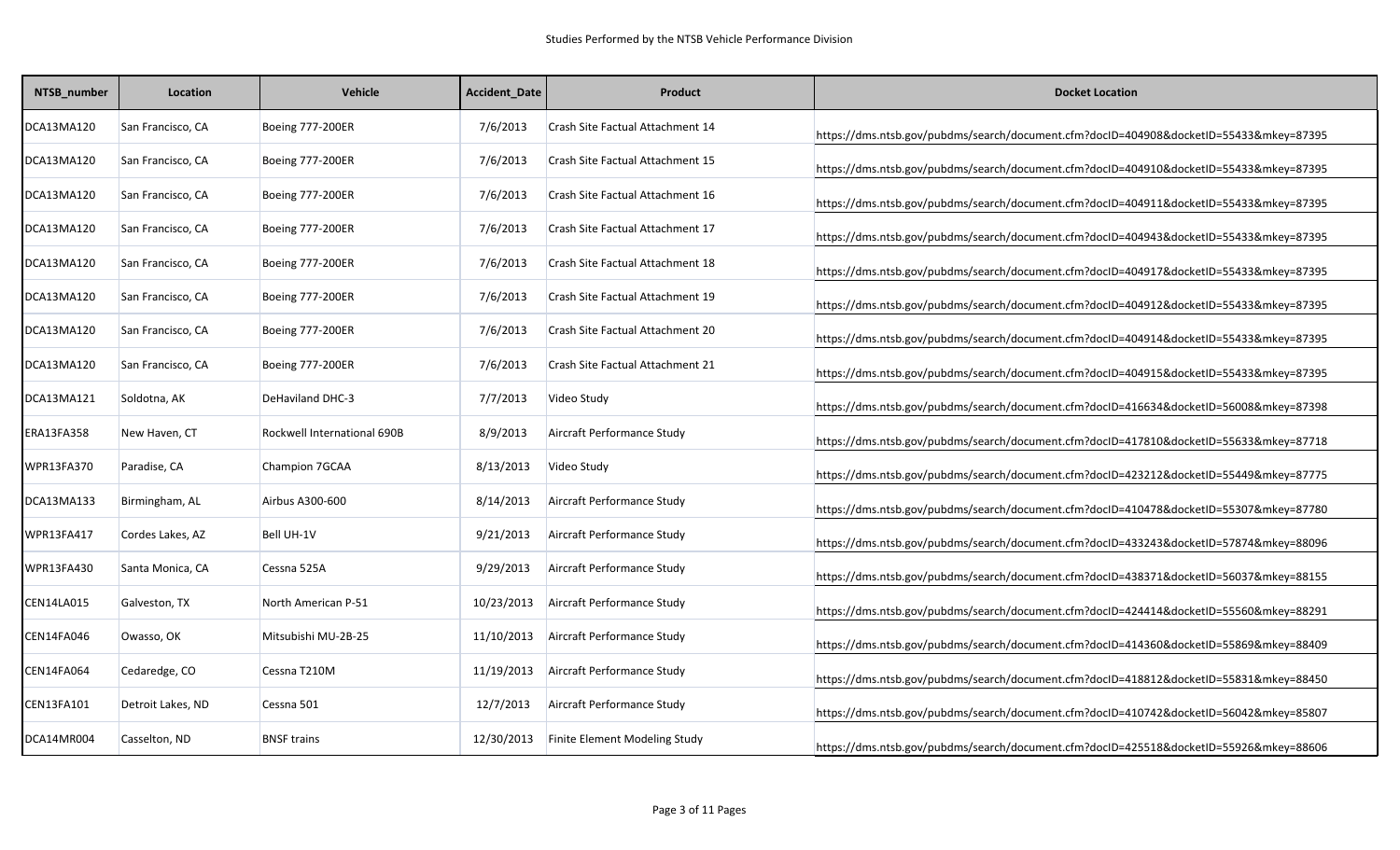| NTSB_number | Location        | Vehicle                    | Accident_Date | Product                                         | <b>Docket Location</b>                                                                 |
|-------------|-----------------|----------------------------|---------------|-------------------------------------------------|----------------------------------------------------------------------------------------|
| DCA14MR004  | Casselton, ND   | <b>BNSF trains</b>         | 12/30/2013    | <b>Train Braking Simulation Study</b>           | https://dms.ntsb.gov/pubdms/search/document.cfm?docID=429570&docketID=55926&mkey=88606 |
| DCA14MR004  | Casselton, ND   | <b>BNSF trains</b>         | 12/30/2013    | Attachments 1-34                                | https://dms.ntsb.gov/pubdms/search/document.cfm?docID=429571&docketID=55926&mkey=88606 |
| DCA17SP001  |                 | <b>Trailing Consist</b>    | 12/30/2013    | Train Trailing Consist Energy Dissipation Study | https://dms.ntsb.gov/pubdms/search/document.cfm?docID=445207&docketID=59162&mkey=94138 |
| DCA17SP001  |                 | <b>Trailing Consist</b>    | 12/30/2013    | Attachments 1-11                                | https://dms.ntsb.gov/pubdms/search/document.cfm?docID=445208&docketID=59162&mkey=94138 |
| CEN14FA099  | Aspen, CO       | Canadair CL600             | 1/5/2014      | Aircraft Performance Study                      | https://dms.ntsb.gov/pubdms/search/document.cfm?docID=445699&docketID=55912&mkey=88631 |
| CEN14FA110  | Waterford, MI   | Cessna 310R                | 1/10/2014     | Aircraft Performance Study                      | https://dms.ntsb.gov/pubdms/search/document.cfm?docID=434473&docketID=56012&mkey=88665 |
| ERA14FA112  | Bellevue, TN    | Gulfstream 690C            | 2/3/2014      | Aircraft Performance Study                      | https://dms.ntsb.gov/pubdms/search/document.cfm?docID=436888&docketID=58253&mkey=88759 |
| ERA14FA120  | Clay, AL        | Cessna 210L                | 2/14/2014     | Aircraft Performance Study                      | https://dms.ntsb.gov/pubdms/search/document.cfm?docID=427526&docketID=57379&mkey=88799 |
| HWY14MH006  | Centerville, LA | Kia Sorrento, School bus   | 2/15/2014     | <b>Concussion Assessment Report</b>             | https://dms.ntsb.gov/pubdms/search/document.cfm?docID=458191&docketID=56807&mkey=88800 |
| HWY14MH006  | Centerville, LA | Kia Sorrento, School bus   | 2/15/2014     | Highway Vehicle Dynamics Study                  | https://dms.ntsb.gov/pubdms/search/document.cfm?docID=458256&docketID=56807&mkey=88800 |
| DCA14MP002  | Manhattan, NY   | Natural gas pipeline       | 3/12/2014     | Finite Element Modeling Study                   | https://dms.ntsb.gov/pubdms/search/document.cfm?docID=427504&docketID=57111&mkey=88915 |
| ANC14FA022  | Kwethluk, AK    | Cessna 208B                | 4/8/2014      | Aircraft Performance Study                      | https://dms.ntsb.gov/pubdms/search/document.cfm?docID=436926&docketID=58259&mkey=89029 |
| HWY14FH010  | Anaheim, CA     | School bus                 | 4/24/2014     | Video Study                                     | https://dms.ntsb.gov/pubdms/search/document.cfm?docID=439634&docketID=58545&mkey=89145 |
| HWY14FH010  | Anaheim, CA     | School bus                 | 4/24/2014     | Laser Scanning Report                           | https://dms.ntsb.gov/pubdms/search/document.cfm?docID=439631&docketID=58545&mkey=89145 |
| HWY14FH010  | Anaheim, CA     | School bus                 | 4/24/2014     | <b>Biomechanics Simulation Study</b>            | https://dms.ntsb.gov/pubdms/search/document.cfm?docID=439632&docketID=58545&mkey=89145 |
| HWY14FH010  | Anaheim, CA     | School bus                 | 4/24/2014     | Video Documentation Report                      | https://dms.ntsb.gov/pubdms/search/document.cfm?docID=439635&docketID=58545&mkey=89145 |
| DCA14FR008  | Lynchburg, VA   | <b>CSX Crude Oil Train</b> | 4/30/2014     | Laser Scanning Report                           | https://dms.ntsb.gov/pubdms/search/document.cfm?docID=430863&docketID=57646&mkey=89147 |
| ERA14MA271  | Bedford, MA     | Gulfstream G-IV            | 5/31/2014     | Aircraft Performance Study                      | https://dms.ntsb.gov/pubdms/search/document.cfm?docID=429984&docketID=57175&mkey=89324 |
| CEN14FA278  | Duluth, MN      | Lancair IV                 | 6/7/2014      | Aircraft Performance Study                      | https://dms.ntsb.gov/pubdms/search/document.cfm?docID=433404&docketID=57904&mkey=89387 |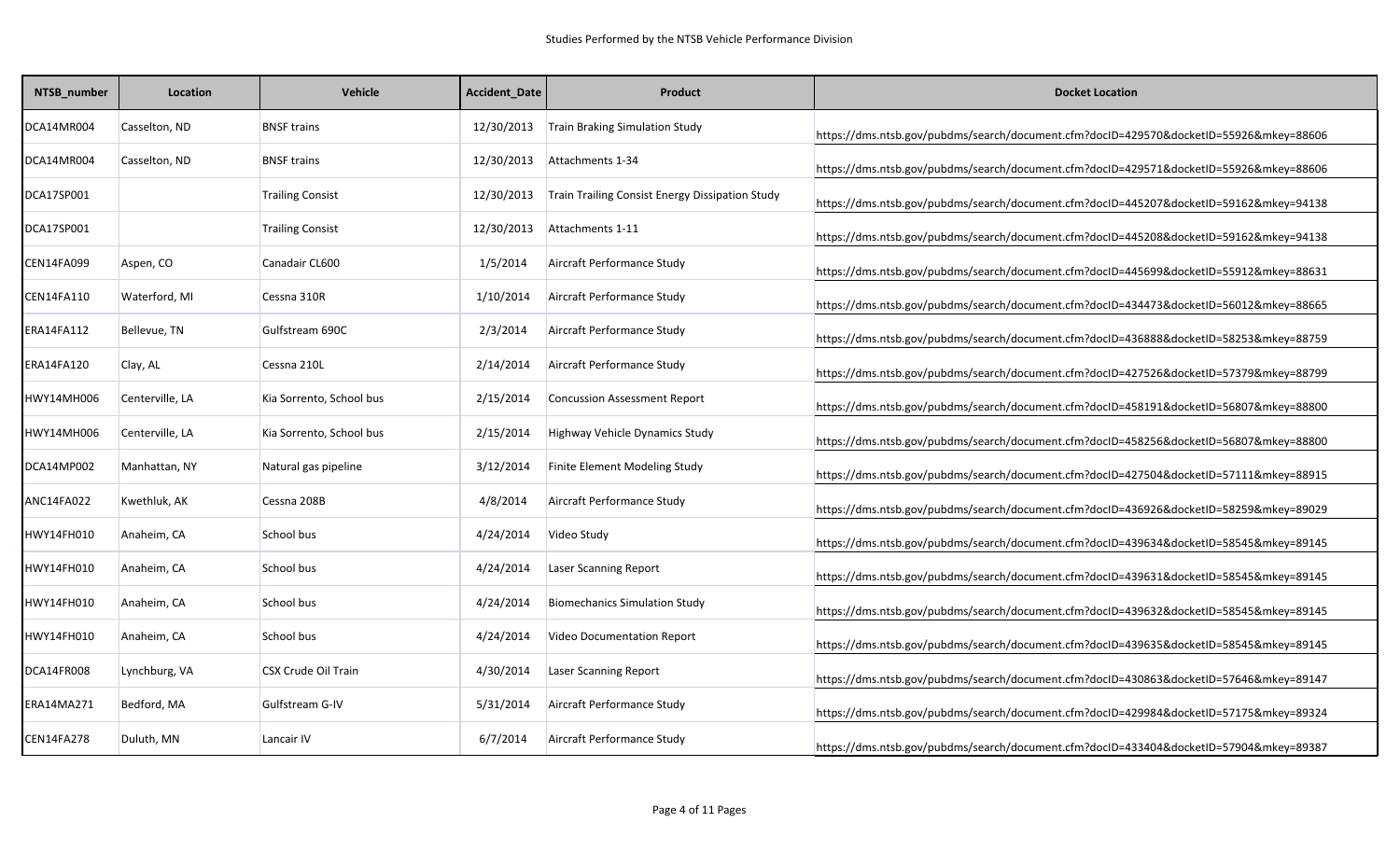| NTSB_number  | Location           | <b>Vehicle</b>                     | Accident_Date | Product                                         | <b>Docket Location</b>                                                                 |
|--------------|--------------------|------------------------------------|---------------|-------------------------------------------------|----------------------------------------------------------------------------------------|
| CEN14FA505   | Conroe, TX         | Embraer 505 Phenom 300             | 9/19/2014     | Aircraft Performance Study                      | https://dms.ntsb.gov/pubdms/search/document.cfm?docID=451158&docketID=59774&mkey=90106 |
| HWY14MH014   | Davis, OK          | Tractor/semi-trailer, activity bus | 9/27/2014     | Laser Scanning Report                           | https://dms.ntsb.gov/pubdms/search/document.cfm?docID=433876&docketID=57951&mkey=90163 |
| HWY14MH014   | Davis, OK          | Tractor/semi-trailer, activity bus | 9/27/2014     | Crashworthiness Study                           | https://dms.ntsb.gov/pubdms/search/document.cfm?docID=433877&docketID=57951&mkey=90163 |
| ERA14FA459AB | Lancaster, NY      | Cessna 172M/EAB Searey             | 9/27/2014     | Aircraft Performance Study                      | https://dms.ntsb.gov/pubdms/search/document.cfm?docID=441977&docketID=58762&mkey=90164 |
| ERA15FA023   | Bahama, NC         | Beech D95A                         | 10/21/2014    | Aircraft Performance Study                      | https://dms.ntsb.gov/pubdms/search/document.cfm?docID=447312&docketID=59379&mkey=90285 |
| CEN15FA034   | Wichita, KS        | King Air B200                      | 10/30/2014    | Video Study                                     | https://dms.ntsb.gov/pubdms/search/document.cfm?docID=436960&docketID=58260&mkey=90333 |
| DCA15MA019   | Koehn Dry Lake, CA | Virgin Galactic Spaceship 2        | 10/31/2014    | Vehicle Performance Study                       | https://dms.ntsb.gov/pubdms/search/document.cfm?docID=429776&docketID=57529&mkey=90344 |
| CEN15FA040   | Grover Hill, OH    | Cirrus SR22                        | 11/6/2014     | Aircraft Performance Study                      | https://dms.ntsb.gov/pubdms/search/document.cfm?docID=451319&docketID=57852&mkey=90368 |
| CEN15LA057   | Sugar Land, TX     | Embraer 500 Phenom 100             | 11/21/2014    | Aircraft Performance Study                      | https://dms.ntsb.gov/pubdms/search/document.cfm?docID=458503&docketID=60315&mkey=90420 |
| DCA15MA029   | Gaithersburg, MD   | Embraer 500 Phenom 100             | 12/8/2014     | Aircraft Performance Study                      | https://dms.ntsb.gov/pubdms/search/document.cfm?docID=435750&docketID=58153&mkey=90473 |
| DCA15MA029   | Gaithersburg, MD   | Embraer 500 Phenom 100             | 12/8/2014     | Addendum 1                                      | https://dms.ntsb.gov/pubdms/search/document.cfm?docID=440825&docketID=58153&mkey=90473 |
| DCA15MA029   | Gaithersburg, MD   | Embraer 500 Phenom 100             | 12/8/2014     | Addendum 2                                      | https://dms.ntsb.gov/pubdms/search/document.cfm?docID=440826&docketID=58153&mkey=90473 |
| DCA15MA029   | Gaithersburg, MD   | Embraer 500 Phenom 100             | 12/8/2014     | Errata                                          | https://dms.ntsb.gov/pubdms/search/document.cfm?docID=440827&docketID=58153&mkey=90473 |
| DCA15FR004   | Washington, DC     | Metrorail                          | 1/12/2015     | Civil Engineering State of Good Repair Report 1 | https://dms.ntsb.gov/pubdms/search/document.cfm?docID=427625&docketID=57383&mkey=90596 |
| DCA15FR004   | Washington, DC     | Metrorail                          | 1/12/2015     | Addendum                                        | https://dms.ntsb.gov/pubdms/search/document.cfm?docID=438274&docketID=57383&mkey=90596 |
| DCA15FR004   | Washington, DC     | Metrorail                          | 1/12/2015     | Civil Engineering State of Good Repair Report 2 | https://dms.ntsb.gov/pubdms/search/document.cfm?docID=427626&docketID=57383&mkey=90596 |
| DCA15FR004   | Washington, DC     | Metrorail                          | 1/12/2015     | Addendum                                        | https://dms.ntsb.gov/pubdms/search/document.cfm?docID=438276&docketID=57383&mkey=90596 |
| HWY15MH004   | Penwell, TX        | <b>Bus/Freight Train</b>           | 1/14/2015     | Video Study                                     | https://dms.ntsb.gov/pubdms/search/document.cfm?docID=437718&docketID=58374&mkey=90599 |
| ERA15FA109   | Lakeland, FL       | Piper PA-23                        | 1/22/2015     | Aircraft Performance Study                      | https://dms.ntsb.gov/pubdms/search/document.cfm?docID=440139&docketID=58612&mkey=90632 |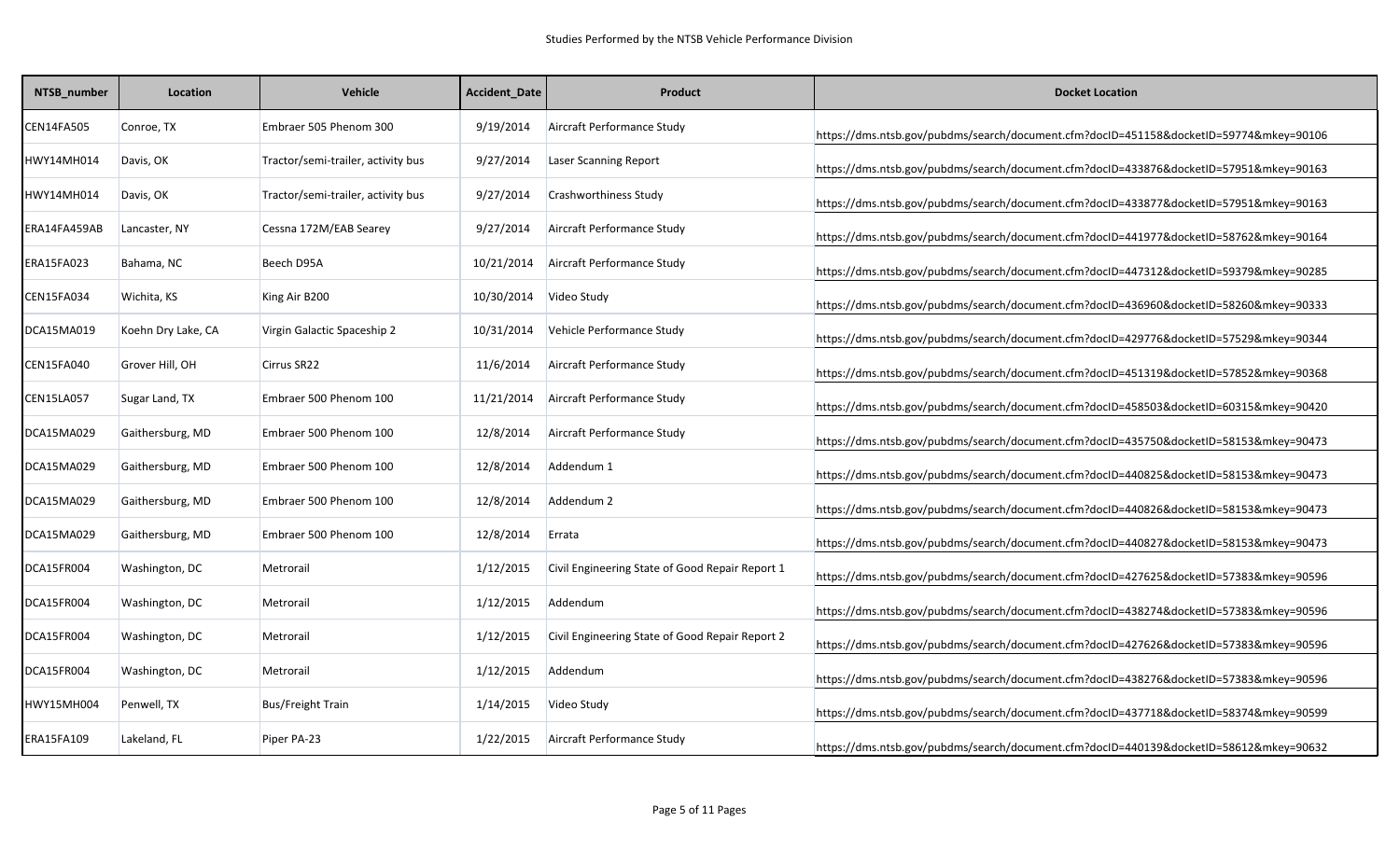| NTSB_number       | Location     | Vehicle              | Accident_Date | <b>Product</b>                  | <b>Docket Location</b>                                                                 |
|-------------------|--------------|----------------------|---------------|---------------------------------|----------------------------------------------------------------------------------------|
| CEN15FA126        | Erie, CO     | <b>Enstrom 280FX</b> | 1/26/2015     | Finite Element Modeling Study 1 | https://dms.ntsb.gov/pubdms/search/document.cfm?docID=454354&docketID=60112&mkey=90662 |
| CEN15FA126        | Erie, CO     | <b>Enstrom 280FX</b> | 1/26/2015     | Finite Element Modeling Study 2 | https://dms.ntsb.gov/pubdms/search/document.cfm?docID=454356&docketID=60112&mkey=90662 |
| DCA15MR006        | Valhalla, NY | Metro North/SUV      | 2/3/2015      | <b>Laser Scanning Report</b>    | https://dms.ntsb.gov/pubdms/search/document.cfm?docID=434714&docketID=58036&mkey=90683 |
| DCA15MR006        | Valhalla, NY | Metro North/SUV      | 2/3/2015      | Finite Element Modeling Study   | https://dms.ntsb.gov/pubdms/search/document.cfm?docID=456562&docketID=58036&mkey=90683 |
| CEN15FA136        | Argyle, TX   | Cessna 441           | 2/4/2015      | Aircraft Performance Study      | https://dms.ntsb.gov/pubdms/search/document.cfm?docID=451844&docketID=59842&mkey=90692 |
| HWY15MH006        | Oxnard, CA   | Metrolink commuter   | 2/24/2015     | Laser Scanning Report           | https://dms.ntsb.gov/pubdms/search/document.cfm?docID=443517&docketID=58956&mkey=90771 |
| HWY15MH006        | Oxnard, CA   | Metrolink commuter   | 2/24/2015     | Laser Scanning Video 1          | https://dms.ntsb.gov/pubdms/search/document.cfm?docID=443518&docketID=58956&mkey=90771 |
| HWY15MH006        | Oxnard, CA   | Metrolink commuter   | 2/24/2015     | Laser Scanning Video 2          | https://dms.ntsb.gov/pubdms/search/document.cfm?docID=443519&docketID=58956&mkey=90771 |
| <b>HWY15MH006</b> | Oxnard, CA   | Metrolink commuter   | 2/24/2015     | Laser Scanning Image 1          | https://dms.ntsb.gov/pubdms/search/document.cfm?docID=443520&docketID=58956&mkey=90771 |
| HWY15MH006        | Oxnard, CA   | Metrolink commuter   | 2/24/2015     | Laser Scanning Image 2          | https://dms.ntsb.gov/pubdms/search/document.cfm?docID=443521&docketID=58956&mkey=90771 |
| HWY15MH006        | Oxnard, CA   | Metrolink commuter   | 2/24/2015     | Laser Scanning Image 3          | https://dms.ntsb.gov/pubdms/search/document.cfm?docID=443523&docketID=58956&mkey=90771 |
| HWY15MH006        | Oxnard, CA   | Metrolink commuter   | 2/24/2015     | Laser Scanning Image 4          | https://dms.ntsb.gov/pubdms/search/document.cfm?docID=443524&docketID=58956&mkey=90771 |
| HWY15MH006        | Oxnard, CA   | Metrolink commuter   | 2/24/2015     | Laser Scanning Image 5          | https://dms.ntsb.gov/pubdms/search/document.cfm?docID=443525&docketID=58956&mkey=90771 |
| HWY15MH006        | Oxnard, CA   | Metrolink commuter   | 2/24/2015     | Laser Scanning Image 6          | https://dms.ntsb.gov/pubdms/search/document.cfm?docID=443526&docketID=58956&mkey=90771 |
| HWY15MH006        | Oxnard, CA   | Metrolink commuter   | 2/24/2015     | Laser Scanning Image 7          | https://dms.ntsb.gov/pubdms/search/document.cfm?docID=443527&docketID=58956&mkey=90771 |
| HWY15MH006        | Oxnard, CA   | Metrolink commuter   | 2/24/2015     | Laser Scanning Image 8          | https://dms.ntsb.gov/pubdms/search/document.cfm?docID=443528&docketID=58956&mkey=90771 |
| HWY15MH006        | Oxnard, CA   | Metrolink commuter   | 2/24/2015     | Laser Scanning Image 9          | https://dms.ntsb.gov/pubdms/search/document.cfm?docID=443529&docketID=58956&mkey=90771 |
| HWY15MH006        | Oxnard, CA   | Metrolink commuter   | 2/24/2015     | Laser Scanning Image 10         | https://dms.ntsb.gov/pubdms/search/document.cfm?docID=443530&docketID=58956&mkey=90771 |
| <b>HWY15MH006</b> | Oxnard, CA   | Metrolink commuter   | 2/24/2015     | Laser Scanning Image 11         | https://dms.ntsb.gov/pubdms/search/document.cfm?docID=443531&docketID=58956&mkey=90771 |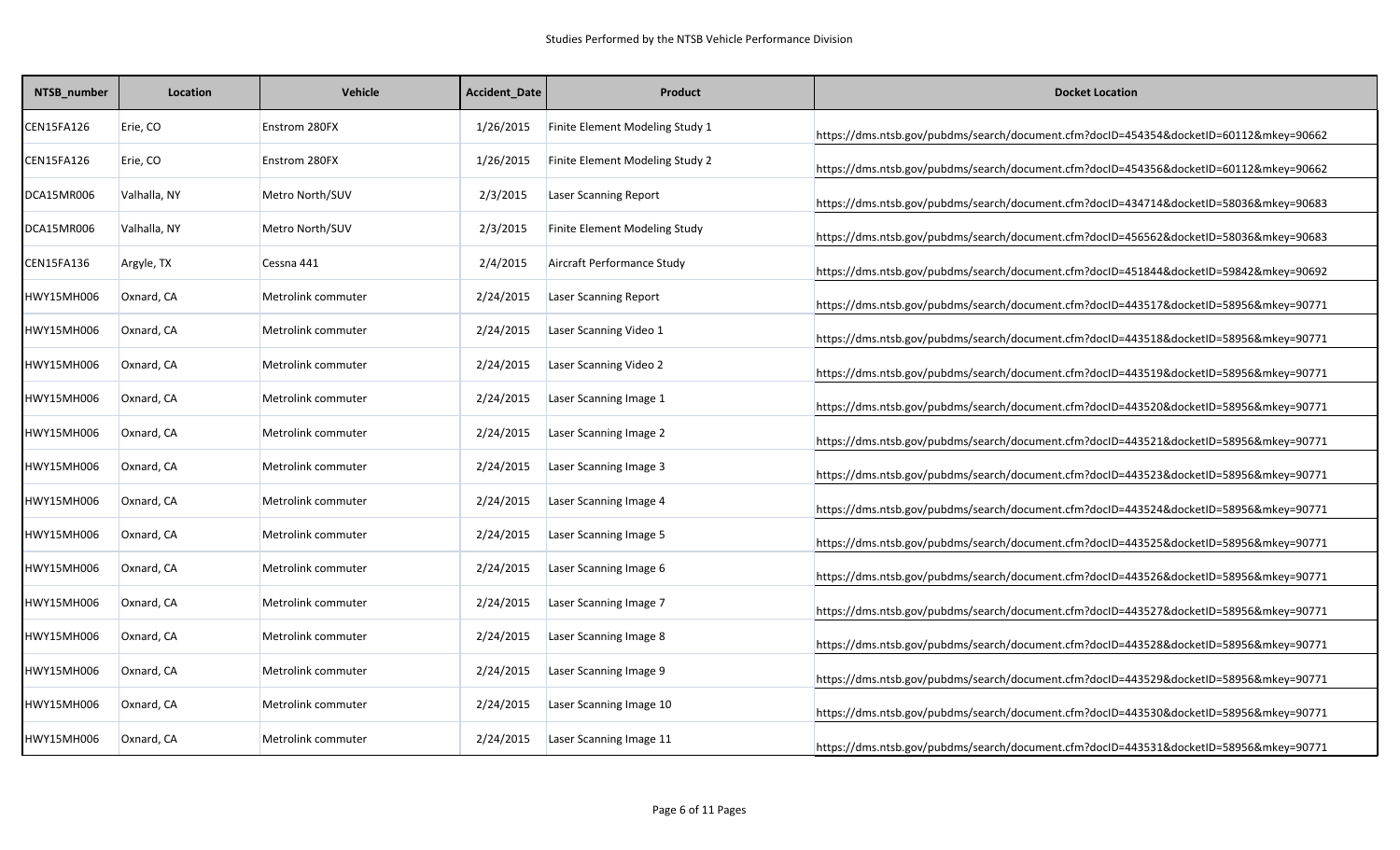| NTSB_number | Location         | <b>Vehicle</b>                            | Accident_Date | <b>Product</b>             | <b>Docket Location</b>                                                                 |
|-------------|------------------|-------------------------------------------|---------------|----------------------------|----------------------------------------------------------------------------------------|
| HWY15MH006  | Oxnard, CA       | Metrolink commuter                        | 2/24/2015     | Laser Scanning Image 12    | https://dms.ntsb.gov/pubdms/search/document.cfm?docID=443532&docketID=58956&mkey=90771 |
| HWY15MH006  | Oxnard, CA       | Metrolink commuter                        | 2/24/2015     | Laser Scanning Image 13    | https://dms.ntsb.gov/pubdms/search/document.cfm?docID=443533&docketID=58956&mkey=90771 |
| HWY15MH006  | Oxnard, CA       | Metrolink commuter                        | 2/24/2015     | Laser Scanning Image 14    | https://dms.ntsb.gov/pubdms/search/document.cfm?docID=443534&docketID=58956&mkey=90771 |
| HWY15MH006  | Oxnard, CA       | Metrolink commuter                        | 2/24/2015     | Laser Scanning Image 15    | https://dms.ntsb.gov/pubdms/search/document.cfm?docID=443535&docketID=58956&mkey=90771 |
| ERA15LA140  | Marco Island, FL | Canadair Limited CL-600-2A12 (CL-<br>601) | 3/1/2015      | Aircraft Performance Study | https://dms.ntsb.gov/pubdms/search/document.cfm?docID=457484&docketID=60479&mkey=90800 |
| DCA15FA085  | New York, NY     | Delta MD-88                               | 3/5/2015      | Aircraft Performance Study | https://dms.ntsb.gov/pubdms/search/document.cfm?docID=440547&docketID=58650&mkey=90822 |
| WPR15FA125  | Yuma, AZ         | Bae MK67 (Hawk)                           | 3/11/2015     | Video Study                | https://dms.ntsb.gov/pubdms/search/document.cfm?docID=437922&docketID=58398&mkey=90860 |
| CEN15FA190  | Bloomington, IL  | Cessna 414A                               | 4/7/2015      | Aircraft Performance Study | https://dms.ntsb.gov/pubdms/search/document.cfm?docID=455599&docketID=59742&mkey=90991 |
| CEN15FA190  | Bloomington, IL  | Cessna 414A                               | 4/7/2015      | Attachment 1               | https://dms.ntsb.gov/pubdms/search/document.cfm?docID=455600&docketID=59742&mkey=90991 |
| CEN15FA190  | Bloomington, IL  | Cessna 414A                               | 4/7/2015      | Attachment 2               | https://dms.ntsb.gov/pubdms/search/document.cfm?docID=455601&docketID=59742&mkey=90991 |
| CEN15FA190  | Bloomington, IL  | Cessna 414A                               | 4/7/2015      | Attachment 3               | https://dms.ntsb.gov/pubdms/search/document.cfm?docID=455602&docketID=59742&mkey=90991 |
| CEN15FA190  | Bloomington, IL  | Cessna 414A                               | 4/7/2015      | Attachment 4               | https://dms.ntsb.gov/pubdms/search/document.cfm?docID=455603&docketID=59742&mkey=90991 |
| CEN15FA190  | Bloomington, IL  | Cessna 414A                               | 4/7/2015      | Attachment 5               | https://dms.ntsb.gov/pubdms/search/document.cfm?docID=455604&docketID=59742&mkey=90991 |
| CEN15FA190  | Bloomington, IL  | Cessna 414A                               | 4/7/2015      | Attachment 6               | https://dms.ntsb.gov/pubdms/search/document.cfm?docID=455605&docketID=59742&mkey=90991 |
| CEN15FA190  | Bloomington, IL  | Cessna 414A                               | 4/7/2015      | Attachment 7               | https://dms.ntsb.gov/pubdms/search/document.cfm?docID=455606&docketID=59742&mkey=90991 |
| CEN15FA190  | Bloomington, IL  | Cessna 414A                               | 4/7/2015      | Attachment 8               | https://dms.ntsb.gov/pubdms/search/document.cfm?docID=455607&docketID=59742&mkey=90991 |
| CEN15FA190  | Bloomington, IL  | Cessna 414A                               | 4/7/2015      | Attachment 9               | https://dms.ntsb.gov/pubdms/search/document.cfm?docID=455608&docketID=59742&mkey=90991 |
| WPR15FA158  | Spokane, WA      | Piper PA-46                               | 5/7/2015      | Aircraft Performance Study | https://dms.ntsb.gov/pubdms/search/document.cfm?docID=443618&docketID=58965&mkey=91148 |
| DCA15MR010  | Philadelphia, PA | Amtrak Passenger Train                    | 5/12/2015     | <b>Geolocation Report</b>  | https://dms.ntsb.gov/pubdms/search/document.cfm?docID=435991&docketID=58167&mkey=91159 |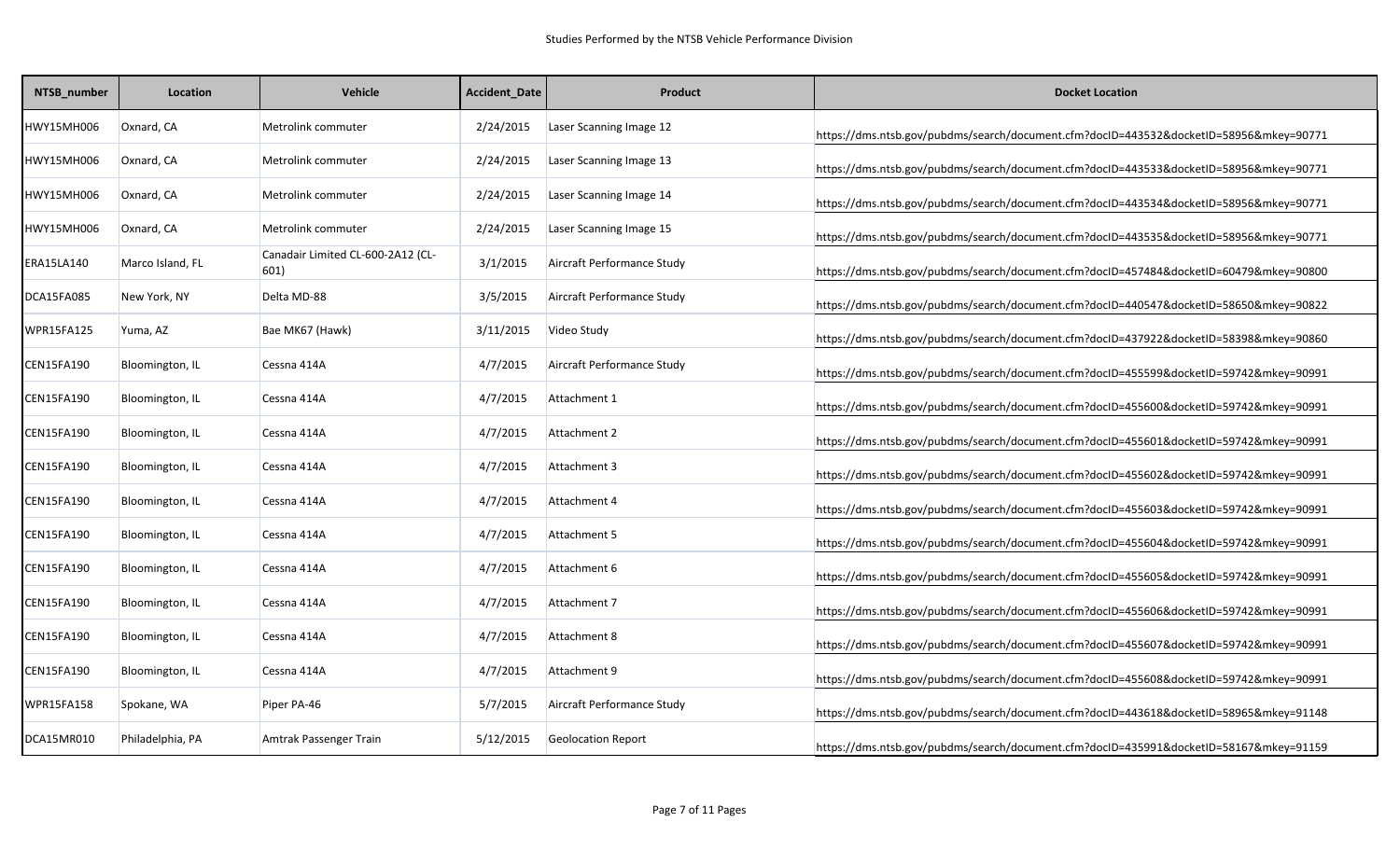| NTSB_number                | Location             | Vehicle                                      | Accident_Date | Product                       | <b>Docket Location</b>                                                                 |
|----------------------------|----------------------|----------------------------------------------|---------------|-------------------------------|----------------------------------------------------------------------------------------|
| DCA15MR010                 | Philadelphia, PA     | Amtrak Passenger Train                       | 5/12/2015     | <b>Laser Scanning Report</b>  | https://dms.ntsb.gov/pubdms/search/document.cfm?docID=435989&docketID=58167&mkey=91159 |
| ERA15FA221                 | West Columbia, SC    | <b>BR</b> Legend                             | 5/23/2015     | Aircraft Performance Study    | https://dms.ntsb.gov/pubdms/search/document.cfm?docID=452819&docketID=59943&mkey=91224 |
| ANC15LA037                 | Skwentna, AK         | <b>DeHavilland DHC-3</b>                     | 6/4/2015      | Aircraft Performance Study    | https://dms.ntsb.gov/pubdms/search/document.cfm?docID=445898&docketID=59232&mkey=91337 |
| CEN15FA257                 | Eagle, CO            | Morse Rebel                                  | 6/5/2015      | Aircraft Performance Study    | https://dms.ntsb.gov/pubdms/search/document.cfm?docID=446849&docketID=59346&mkey=91317 |
| HWY15MH009                 | Chattanooga, TN      | Multiple vehicles struck by truck<br>tractor | 6/25/2015     | Video Study                   | https://dms.ntsb.gov/pubdms/search/document.cfm?docID=444487&docketID=59090&mkey=91439 |
| ERA15LA257                 | Galax Hillsville, VA | Piper PA-28-151                              | 7/1/2015      | Aircraft Performance Study    | https://dms.ntsb.gov/pubdms/search/document.cfm?docID=447593&docketID=59405&mkey=91486 |
| CEN15MA290                 | Frisco, CO           | Eurocopter AS350B2                           | 7/3/2015      | Video Study                   | https://dms.ntsb.gov/pubdms/search/document.cfm?docID=443252&docketID=58943&mkey=91489 |
| CEN15MA290                 | Frisco, CO           | Eurocopter AS350B2                           | 7/3/2015      | Aircraft Performance Study    | https://dms.ntsb.gov/pubdms/search/document.cfm?docID=443251&docketID=58943&mkey=91489 |
| ERA14LA329                 | Gasport, NY          | Flight Design GMBH CT-SW 2006                | 7/5/2015      | Aircraft Performance Study    | https://dms.ntsb.gov/pubdms/search/document.cfm?docID=436073&docketID=58173&mkey=89613 |
| ERA15MA259AB               | Moncks Corner, SC    | F-16/Cessna 150                              | 7/7/2015      | Aircraft Performance Study    | https://dms.ntsb.gov/pubdms/search/document.cfm?docID=445948&docketID=59235&mkey=91508 |
| CEN15FA311                 | Oshkosh, WI          | Piper PA-46-310P                             | 7/22/2015     | Video Study                   | https://dms.ntsb.gov/pubdms/search/document.cfm?docID=436985&docketID=58255&mkey=91607 |
| WPR15MA243AB San Diego, CA |                      | Cessna 172/Sabreliner SBR-1                  | 8/16/2015     | Aircraft Performance Study    | https://dms.ntsb.gov/pubdms/search/document.cfm?docID=445378&docketID=59067&mkey=91793 |
| ERA15LA322                 | Danbury, CT          | Eclipse EA500                                | 8/21/2015     | Aircraft Performance Study    | https://dms.ntsb.gov/pubdms/search/document.cfm?docID=459237&docketID=60480&mkey=91843 |
| ERA15FA331                 | Newburgh, NY         | Giles 202                                    | 8/28/2015     | Video Study                   | https://dms.ntsb.gov/pubdms/search/document.cfm?docID=456051&docketID=60297&mkey=91882 |
| ERA15FA331                 | Newburgh, NY         | Giles 202                                    | 8/28/2015     | Finite Element Modeling Study | https://dms.ntsb.gov/pubdms/search/document.cfm?docID=456056&docketID=60297&mkey=91882 |
| ANC15FA071                 | Iliamna, AK          | DeHavilland DHC-3T Turbine Otter             | 9/15/2015     | Aircraft Performance Study    | https://dms.ntsb.gov/pubdms/search/document.cfm?docID=465227&docketID=58385&mkey=91981 |
| DCA15MP002                 | Centreville, VA      | Colonial gasoline pipeline                   | 9/21/2015     | Finite Element Modeling Study | https://dms.ntsb.gov/pubdms/search/document.cfm?docID=453123&docketID=59987&mkey=92030 |
| HWY15MH011                 | Seattle, WA          | DUKW/motorcoach                              | 9/24/2015     | Finite Element Modeling Study | https://dms.ntsb.gov/pubdms/search/document.cfm?docID=445799&docketID=59222&mkey=92046 |
| HWY15MH011                 | Seattle, WA          | DUKW/motorcoach                              | 9/24/2015     | Video Study                   | https://dms.ntsb.gov/pubdms/search/document.cfm?docID=445783&docketID=59222&mkey=92046 |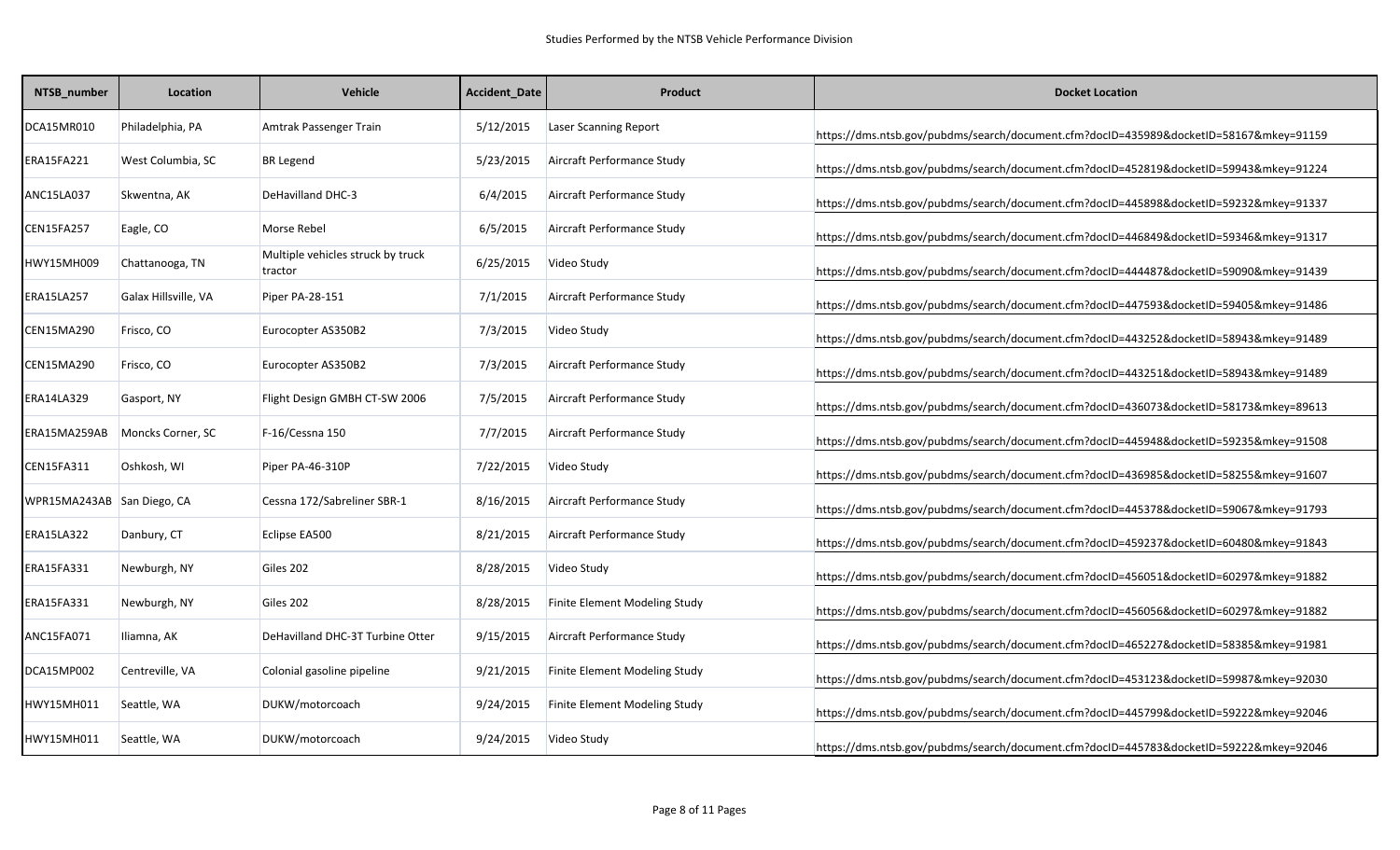| NTSB_number | Location                      | Vehicle                        | Accident_Date | Product                              | <b>Docket Location</b>                                                                 |
|-------------|-------------------------------|--------------------------------|---------------|--------------------------------------|----------------------------------------------------------------------------------------|
| DCA16MM001  | <b>Crooked Island Bahamas</b> | El Faro                        | 10/1/2015     | <b>Finite Element Modeling Study</b> | https://dms.ntsb.gov/pubdms/search/document.cfm?docID=457779&docketID=58116&mkey=92109 |
| DCA16FR001  | Northfield, VT                | Amtrak train                   | 10/5/2015     | Rockfall Hazard Study                | https://dms.ntsb.gov/pubdms/search/document.cfm?docID=452328&docketID=59127&mkey=92111 |
| CEN16MA036  | Akron, OH                     | Hawker 125                     | 11/10/2015    | Aircraft Performance Study           | https://dms.ntsb.gov/pubdms/search/document.cfm?docID=439045&docketID=58493&mkey=92314 |
| ERA16FA043  | Orlando, FL                   | Beech A36TC                    | 11/20/2015    | Aircraft Performance Study           | https://dms.ntsb.gov/pubdms/search/document.cfm?docID=453593&docketID=60017&mkey=92347 |
| WPR16FA040  | Superior, AZ                  | Airbus Helicopter AS350BE      | 12/15/2015    | Aircraft Performance Study           | https://dms.ntsb.gov/pubdms/search/document.cfm?docID=469056&docketID=61892&mkey=92454 |
| WPR16FA041  | Bakersfield, CA               | Piper PA-32RT-300T             | 12/19/2015    | Aircraft Performance Study           | https://dms.ntsb.gov/pubdms/search/document.cfm?docID=451864&docketID=59844&mkey=92471 |
| WPR16FA054  | Cedar Fort, UT                | Cessna 525                     | 1/18/2016     | Aircraft Performance Study           | https://dms.ntsb.gov/pubdms/search/document.cfm?docID=458046&docketID=60565&mkey=92582 |
| HWY16MH005  | San Jose, CA                  | Motorcoach                     | 1/19/2016     | Laser Scanning Report                | https://dms.ntsb.gov/pubdms/search/document.cfm?docID=449226&docketID=59562&mkey=92594 |
| HWY16MH005  | San Jose, CA                  | Motorcoach                     | 1/19/2016     | <b>Structural Evaluation</b>         | https://dms.ntsb.gov/pubdms/search/document.cfm?docID=449241&docketID=59562&mkey=92594 |
| WPR16FA064  | Maricopa, AZ                  | North American F-51            | 2/5/2016      | Aircraft Performance Study           | https://dms.ntsb.gov/pubdms/search/document.cfm?docID=457547&docketID=60460&mkey=92689 |
| WPR16FA095  | Woodland, WA                  | Mooney M20K                    | 4/21/2016     | Video Study                          | https://dms.ntsb.gov/pubdms/search/document.cfm?docID=469385&docketID=61942&mkey=93051 |
| HWY16FH018  | Williston, FL                 | Tesla Model S                  | 5/7/2016      | <b>Injury Report</b>                 | https://dms.ntsb.gov/pubdms/search/document.cfm?docID=453254&docketID=59989&mkey=93548 |
| HWY16FH018  | Williston, FL                 | Tesla Model S                  | 5/7/2016      | Vehicle Dynamics Study               | https://dms.ntsb.gov/pubdms/search/document.cfm?docID=455229&docketID=59989&mkey=93548 |
| HWY16MH011  | Laredo, TX                    | Motorcoach rollover            | 5/14/2016     | Vehicle Dynamics Study               | https://dms.ntsb.gov/pubdms/search/document.cfm?docID=468755&docketID=61853&mkey=93164 |
| ERA16FA215  | State College, PA             | Piper PA-31-325                | 6/16/2016     | Aircraft Performance Study           | https://dms.ntsb.gov/pubdms/search/document.cfm?docID=459758&docketID=60781&mkey=93394 |
| CEN16LA223  | Colorado Springs, CO          | Cirrus SR20                    | 6/18/2016     | Photograph Study                     | https://dms.ntsb.gov/pubdms/search/document.cfm?docID=468258&docketID=60766&mkey=93408 |
| HWY16MH019  | St. Marks, FL                 | School bus/Combination vehicle | 7/2/2016      | Video Study                          | https://dms.ntsb.gov/pubdms/search/document.cfm?docID=456237&docketID=60324&mkey=93549 |
| HWY16MH019  | St. Marks, FL                 | School bus/Combination vehicle | 7/2/2016      | Vehicle Dynamics Study               | https://dms.ntsb.gov/pubdms/search/document.cfm?docID=457764&docketID=60324&mkey=93549 |
| DCA16FA199  | Italy, TX                     | <b>Bell 525</b>                | 7/6/2016      | Aircraft Performance Study           | https://dms.ntsb.gov/pubdms/search/document.cfm?docID=458883&docketID=60663&mkey=93553 |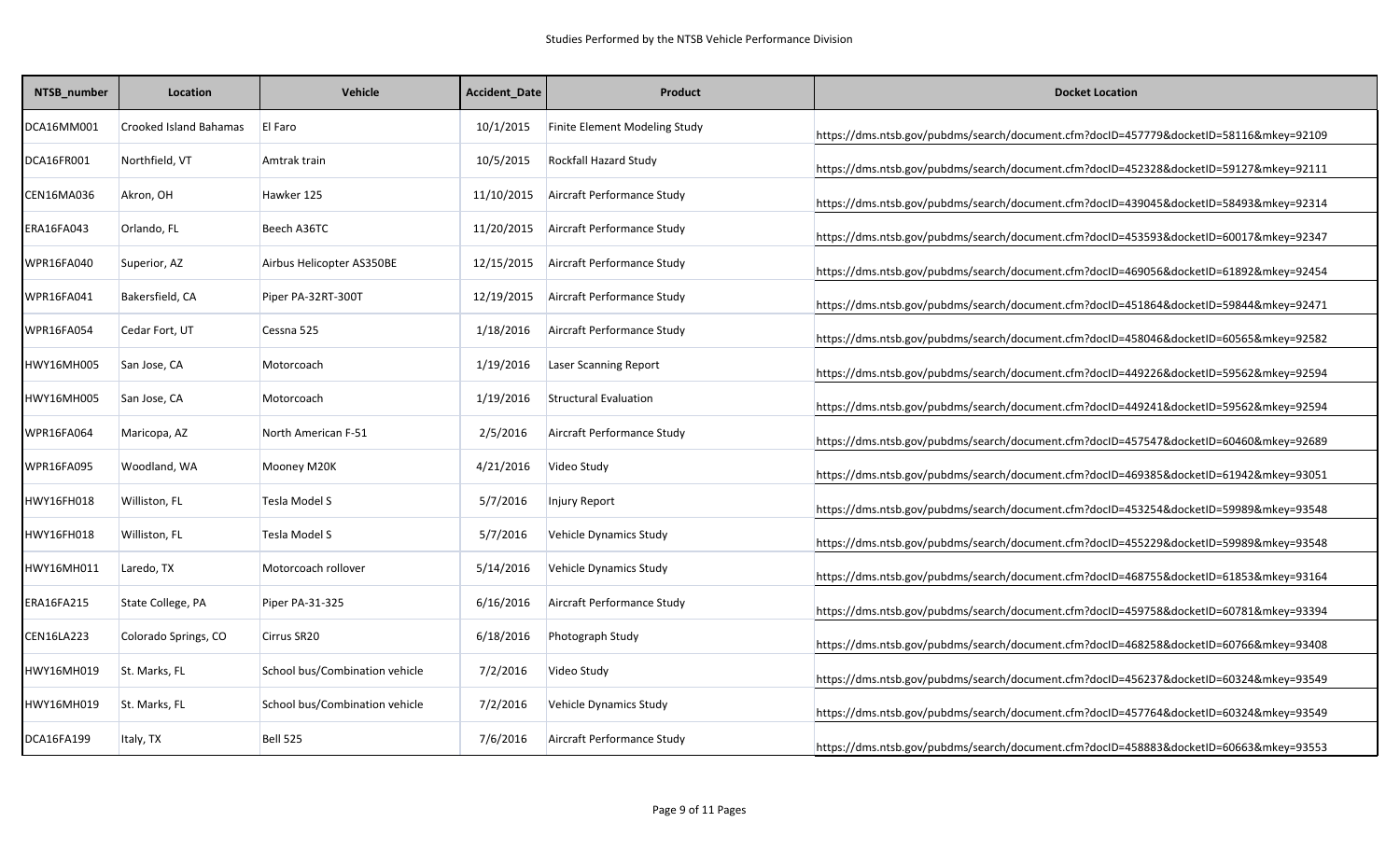| NTSB_number  | Location             | Vehicle                           | Accident_Date | Product                       | <b>Docket Location</b>                                                                 |
|--------------|----------------------|-----------------------------------|---------------|-------------------------------|----------------------------------------------------------------------------------------|
| CEN16FA276   | Plainfield, IL       | Piper PA-30                       | 7/21/2016     | Aircraft Performance Study    | https://dms.ntsb.gov/pubdms/search/document.cfm?docID=462970&docketID=61124&mkey=93655 |
| CEN16FA282   | Leshara, NE          | Beech 95-B55                      | 7/24/2016     | Aircraft Performance Study    | https://dms.ntsb.gov/pubdms/search/document.cfm?docID=466039&docketID=61478&mkey=93666 |
| WPR16FA152   | Columbia, CA         | Cessna 310                        | 7/27/2016     | Video Study                   | https://dms.ntsb.gov/pubdms/search/document.cfm?docID=463768&docketID=61205&mkey=93698 |
| CEN16FA307   | Burns Flat, OK       | Wilson Bugatti-Demonge 100P       | 8/6/2016      | Aircraft Performance Study    | https://dms.ntsb.gov/pubdms/search/document.cfm?docID=458334&docketID=60586&mkey=93776 |
| ERA16FA288   | Fredericksburg, VA   | Beech B55                         | 8/12/2016     | Video Study                   | https://dms.ntsb.gov/pubdms/search/document.cfm?docID=466024&docketID=61477&mkey=93816 |
| DCA16SH002   | New Martinsville, WV | Chlorine tank car                 | 8/27/2016     | Finite Element Modeling Study | https://dms.ntsb.gov/pubdms/search/document.cfm?docID=455645&docketID=60122&mkey=93923 |
| WPR16FA172   | Sparks, NV           | Beech A36                         | 8/30/2016     | Aircraft Performance Study    | https://dms.ntsb.gov/pubdms/search/document.cfm?docID=464369&docketID=61300&mkey=93924 |
| ANC16FA061AB | Russian Mission, AK  | Cessna 208B/Piper PA-18-150       | 8/31/2016     | Aircraft Performance Study    | https://dms.ntsb.gov/pubdms/search/document.cfm?docID=468531&docketID=61841&mkey=93931 |
| DCA16MR011   | Hoboken, NJ          | New Jersey Transit commuter train | 9/29/2016     | Laser Scanning Report         | https://dms.ntsb.gov/pubdms/search/document.cfm?docID=456321&docketID=60325&mkey=94107 |
| DCA16MR011   | Hoboken, NJ          | New Jersey Transit commuter train | 9/29/2016     | Laser Scanning Video 1        | https://dms.ntsb.gov/pubdms/search/document.cfm?docID=456325&docketID=60325&mkey=94107 |
| DCA16MR011   | Hoboken, NJ          | New Jersey Transit commuter train | 9/29/2016     | Laser Scanning Video 2        | https://dms.ntsb.gov/pubdms/search/document.cfm?docID=456326&docketID=60325&mkey=94107 |
| HWY17MH005   | Palm Springs, CA     | Motorcoach/truck                  | 10/23/2016    | Video Study                   | https://dms.ntsb.gov/pubdms/search/document.cfm?docID=457018&docketID=60399&mkey=94263 |
| HWY17MH007   | Baltimore, MD        | School bus/transit bus            | 11/1/2016     | Video Study                   | https://dms.ntsb.gov/pubdms/search/document.cfm?docID=462532&docketID=59715&mkey=94323 |
| HWY17SH008   | Lewiston, ME         | Pickup truck/pedestrian           | 11/3/2016     | Video Study                   | https://dms.ntsb.gov/pubdms/search/document.cfm?docID=466419&docketID=61537&mkey=94338 |
| WPR17FA023   | Moss Beach, CA       | Cessna 172N                       | 11/18/2016    | Aircraft Performance Study    | https://dms.ntsb.gov/pubdms/search/document.cfm?docID=460232&docketID=60814&mkey=94398 |
| HWY17MH009   | Chattanooga, TN      | School bus                        | 11/21/2016    | Video Study                   | https://dms.ntsb.gov/pubdms/search/document.cfm?docID=462797&docketID=61109&mkey=94410 |
| HWY17MH009   | Chattanooga, TN      | School bus                        | 11/21/2016    | Vehicle Dynamics Study        | https://dms.ntsb.gov/pubdms/search/document.cfm?docID=468399&docketID=61109&mkey=94410 |
| ERA17FA066   | Camilla, GA          | Fairchild SA227-AC                | 12/5/2016     | Aircraft Performance Study    | https://dms.ntsb.gov/pubdms/search/document.cfm?docID=467102&docketID=61638&mkey=94463 |
| CEN17FA072   | Cleveland, OH        | Cessna 525                        | 12/29/2016    | Aircraft Performance Study    | https://dms.ntsb.gov/pubdms/search/document.cfm?docID=464338&docketID=61293&mkey=94545 |